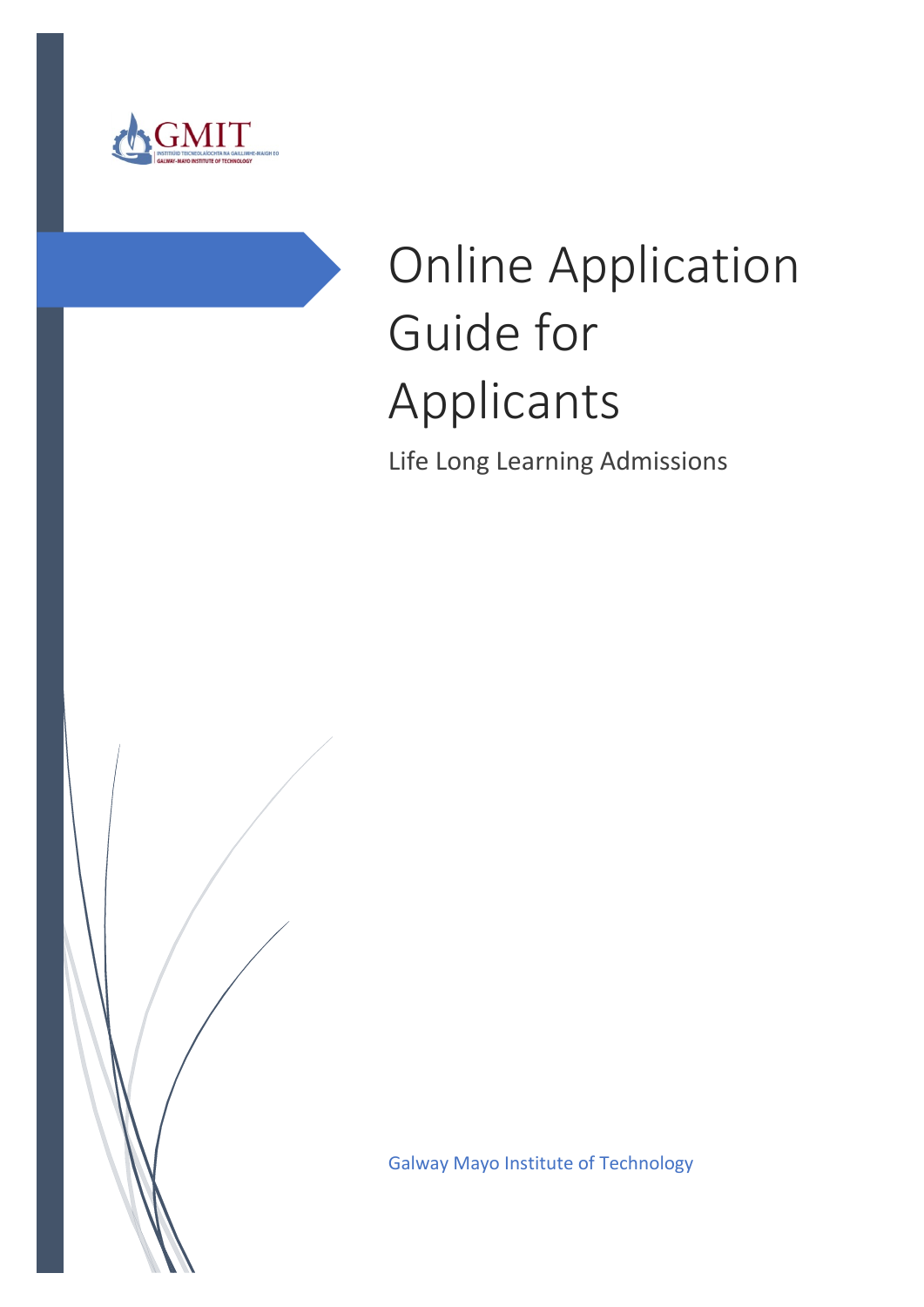

### Introduction

This user guide contains step by step instructions on how to create and submit an online application for the programmes offered by Life Long Learning, GMIT.

To make an application you will need to know the application type for the programme you are applying for, this can be found on the Life Long Learning programme information section of the GMIT website.

When making the application please enter all details in **CAPITALS**.

1.0 Application Web link and initial logon

#### **Go to site [https://apply.gmit.ie](https://apply.gmit.ie/)**

| Admissions Login                             |
|----------------------------------------------|
| ***** If \                                   |
| <b>ONLINE ADMISSION IS NOW OPEN FOR SPI</b>  |
| <b>Returning users Please enter your lod</b> |
| First Time U                                 |
| Please be advisi                             |
| Login ID:<br><b>PTN:</b>                     |
| Login                                        |
| First time user account creation             |

Upon first use please select *First time user account creation***.**

|                    | Your Login ID can be up to nine alphanumeric characters. |
|--------------------|----------------------------------------------------------|
|                    | Create a Login ID:                                       |
| Create a PIN:      |                                                          |
| <b>Verify PIN:</b> |                                                          |
| Login              |                                                          |
|                    | Return to Homepage                                       |
|                    |                                                          |
|                    | <b>RELEASE: 8.5.1.2.AC</b>                               |

Create a login ID and PIN. Please select something memorable as you will need to access applications made at a later point, if you are making more than one application in a term (SEP – AUG) please use the same login details for all applications. When you revisit the application site you can login using the credentials set up.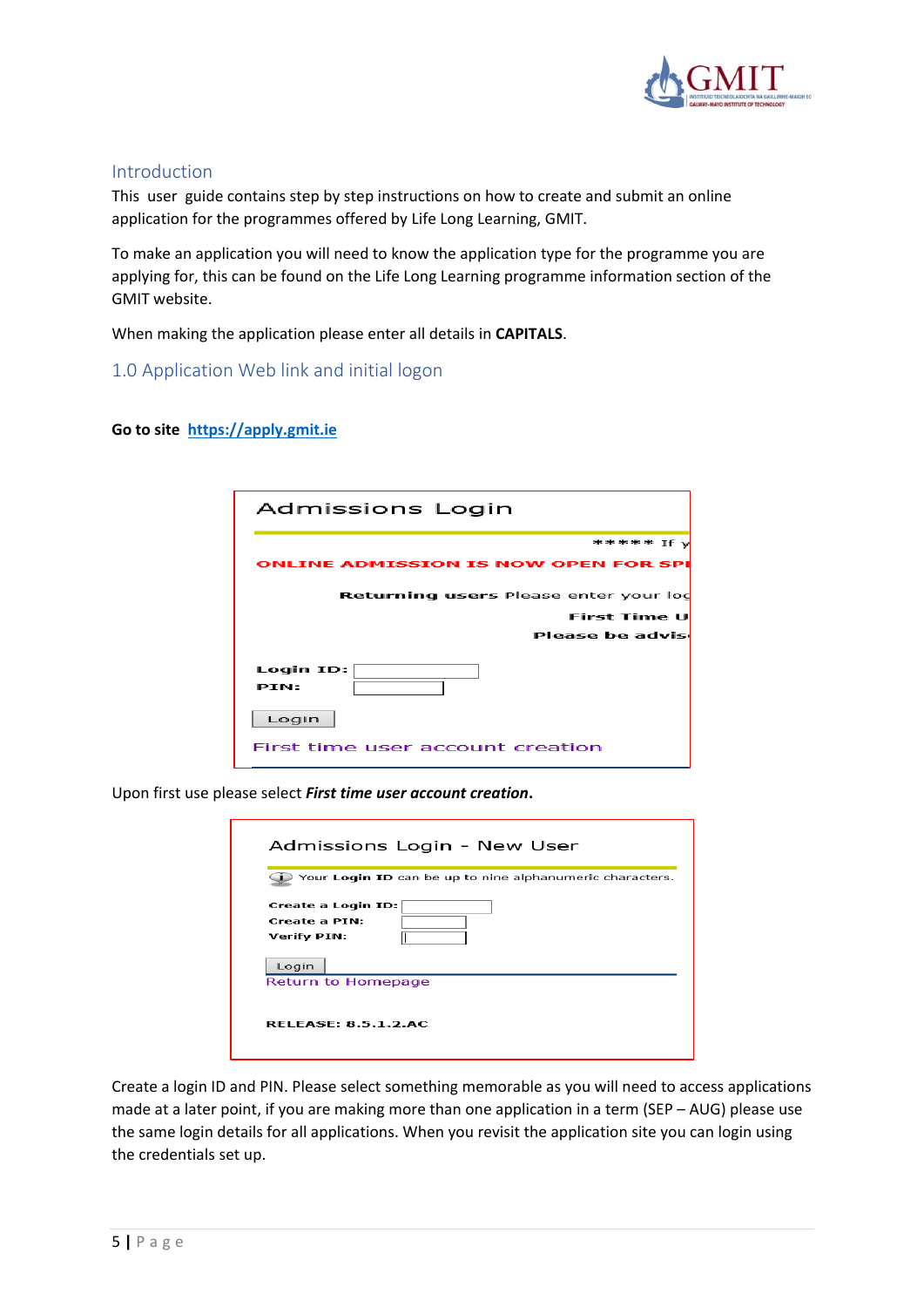

# 2.0 Application Menu

The first screen will contain information about Applications currently open and allow you select an application type.

| 6C - Certificate Programmes Mayo Campus- NFQ Level 9 Part-time<br>6P - Post Graduate Programme Mayo Campus- NFQ Level 9 Part-tim |  |  |  |
|----------------------------------------------------------------------------------------------------------------------------------|--|--|--|
| 6M - Masters Programmes Mayo Campus- NFO Level 9 Part-time                                                                       |  |  |  |
| MA - Masters in Teaching and Learning Part-time                                                                                  |  |  |  |
| Mayo Campus - Life Long Learning Programmes                                                                                      |  |  |  |
| M6 - M6 - LLL Mayo Level 6                                                                                                       |  |  |  |
| M7 - M7 - LLL Mayo Level 7                                                                                                       |  |  |  |
| M8 - M8 - LLL Mayo Level 8                                                                                                       |  |  |  |
|                                                                                                                                  |  |  |  |
|                                                                                                                                  |  |  |  |
| Application Type: 2E CCAM Internal L8                                                                                            |  |  |  |
|                                                                                                                                  |  |  |  |
|                                                                                                                                  |  |  |  |
| Continue                                                                                                                         |  |  |  |
| Return to Homepage                                                                                                               |  |  |  |
|                                                                                                                                  |  |  |  |
|                                                                                                                                  |  |  |  |
|                                                                                                                                  |  |  |  |

Select and application type followed by *Continue* 

|                                 | Select the correct admission term:<br>i.e. if you are applying for a programme that starts in January 2020 please select 'Full Academic Y |
|---------------------------------|-------------------------------------------------------------------------------------------------------------------------------------------|
|                                 | Please enter your name in UPPER CASE (e.g JOHN SMITH) as this will be used in our database records                                        |
|                                 |                                                                                                                                           |
|                                 |                                                                                                                                           |
|                                 |                                                                                                                                           |
| + - indicates a required field. |                                                                                                                                           |
|                                 | Application Type: M7 - LLL Mayo Level 7                                                                                                   |
| Admission Term: <sub>*</sub>    | Select<br>◡                                                                                                                               |
| First Name:*                    |                                                                                                                                           |
| <b>Middle Name:</b>             |                                                                                                                                           |
| Last Name:*                     |                                                                                                                                           |
|                                 |                                                                                                                                           |
|                                 |                                                                                                                                           |
| Fill Out Application            |                                                                                                                                           |

Select the correct Admissions Term - this will depend on start month of the programme you are applying for as Admissions Terms follow the academic (Sep  $-$  Aug) calendar<sup>[1](#page-2-0)</sup>. Fill in name details in **CAPITALS**. Select *Fill out Application*.

<span id="page-2-0"></span> <sup>1</sup> *e.g.* if you are applying for a programme that starts in **January 2020** you would be selecting **'Full Academic Year 2019/20'**. If you are applying for a programme that starts in **September 2020** you would select '**Full Academic Year 2020/21**'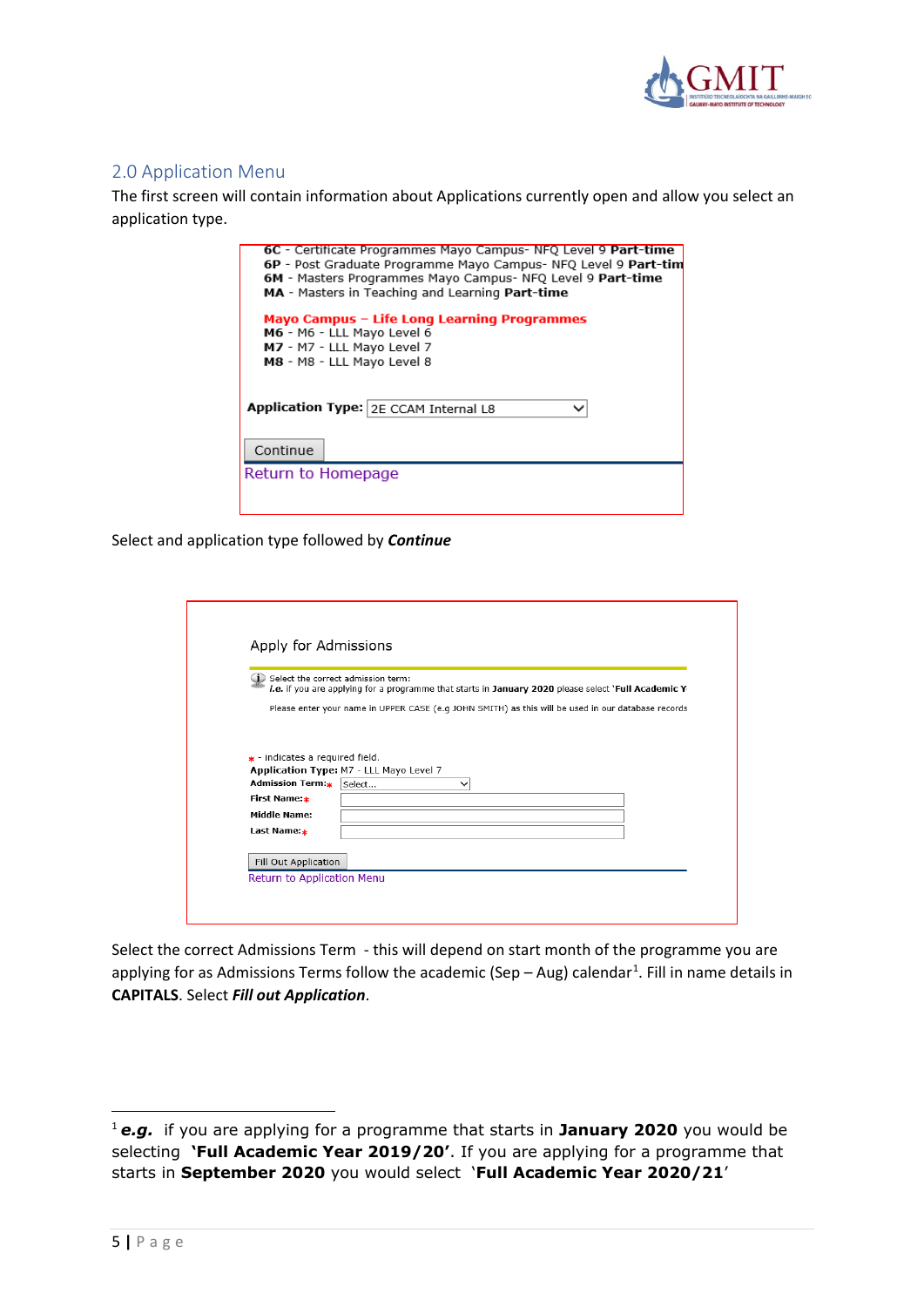

# 3.0 Checklist Items



To make a successful application there are a number of checklist items to be completed. These gather information to assist in processing your application. As you move through the checklist items some field are mandatory and you will not be able to proceed without filling in.

**Note** - Checklist items can vary depending on application type so screenshots are indicative only,

As each checklist is completed they will be ticked off and you will be able to submit the application once all items are completed.

At any stage you can choose any of the options below. If you want to return to the application at a later point you can select Finish later. it will save checklists that are completed and you can pick up where you left off.



When you select Finish later your application will be saved as an *Application in Progress*.

|    | M8 - M8 - LLL Mayo Level 8      |                          |                                  |                      |
|----|---------------------------------|--------------------------|----------------------------------|----------------------|
|    | <b>Applications in Progress</b> |                          |                                  |                      |
| ΙE | <b>Admission Term</b>           | <b>Application Type</b>  | <b>Application</b><br>Preference | <b>Field of Stuc</b> |
|    | Full Academic Year 2020/21      | M7 - LLL Mayo Level 7    | Not entered                      |                      |
|    | <b>New</b>                      | Create a new application |                                  |                      |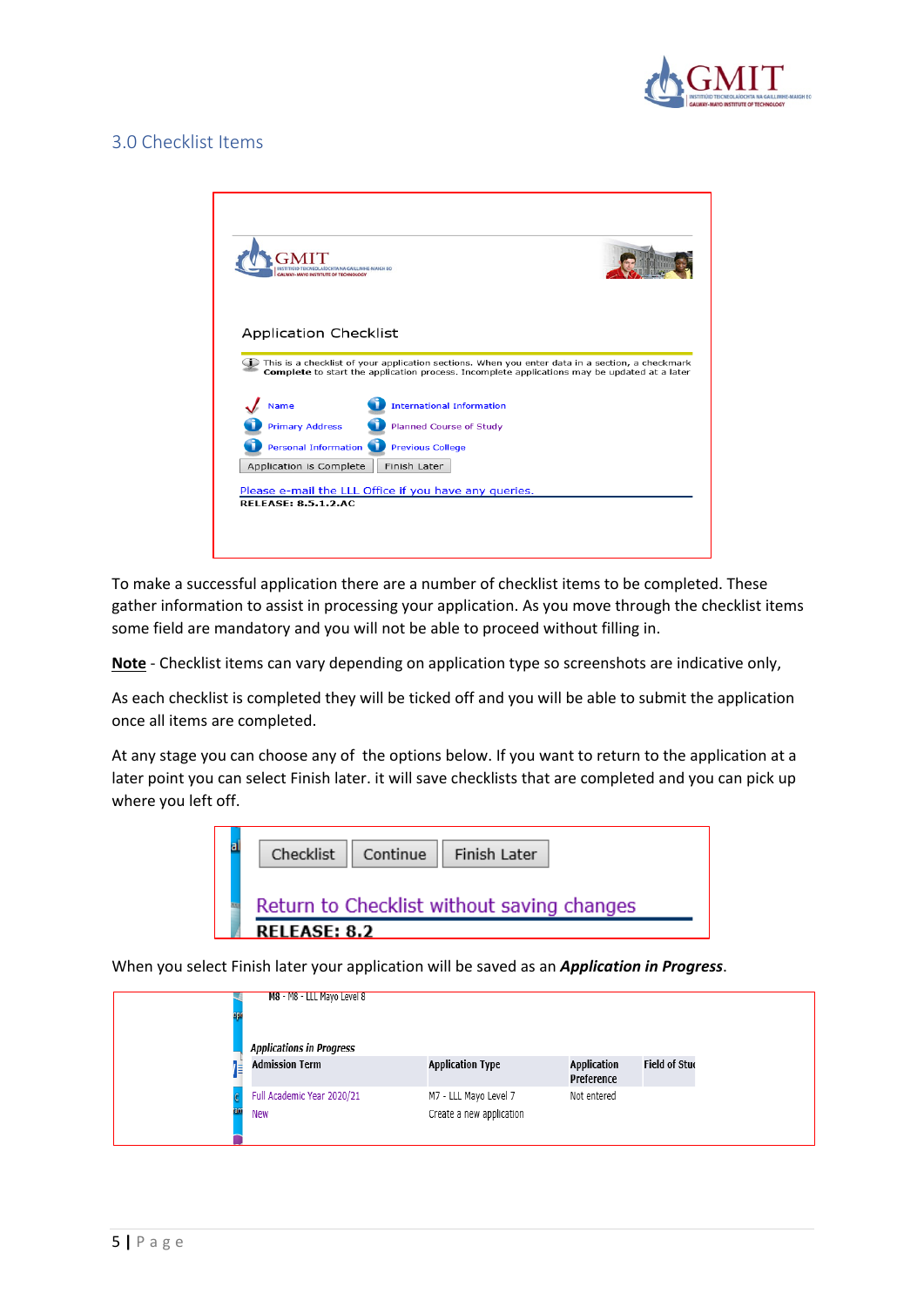| <b>Name</b> (Checklist item 1 of 6)                                                                        |                                                                           |  |  |
|------------------------------------------------------------------------------------------------------------|---------------------------------------------------------------------------|--|--|
|                                                                                                            | Please use ALL CAPITALS when entering information in relation to your nam |  |  |
|                                                                                                            | $\star$ - indicates a required field.                                     |  |  |
| Last Name: * Mc Testy                                                                                      |                                                                           |  |  |
| First Name:* Sue                                                                                           |                                                                           |  |  |
| Checklist<br>Continue<br>Finish Later<br>Return to Checklist without saving changes<br><b>RELEASE: 8.2</b> |                                                                           |  |  |

### *Checklist item 1 : Name* – this populates from the previous step, press continue to move on.



*Checklist item 2: Primary address* – this address will be used for all institute correspondence and should be a home address **not** a term time or work address.

|                                                                                                       | Personal Information (Checklist item 3 of 6)                                                    |  |  |
|-------------------------------------------------------------------------------------------------------|-------------------------------------------------------------------------------------------------|--|--|
|                                                                                                       | Please enter your Personal Information. When you are finished click Continue to navigate to the |  |  |
|                                                                                                       | PLEASE READ: FOR EXTERNAL STUDENTS ONLY                                                         |  |  |
| (1) If you are an Irish resident, please supply your PPSN in the box below. Failure to d              |                                                                                                 |  |  |
| (2) Please enter an email address which is permanently available to you (e.g your per<br>application. |                                                                                                 |  |  |
| PLEASE NOTE: EU Residency - If you have been a resident in an EU/EEA/Swiss State for 3 ou             |                                                                                                 |  |  |
|                                                                                                       |                                                                                                 |  |  |
| $\mathbf{k}$ - indicates a required field.                                                            |                                                                                                 |  |  |
| Citizenship:*                                                                                         | $\checkmark$<br>None                                                                            |  |  |
| Email:                                                                                                |                                                                                                 |  |  |
| Verify e-mail address:                                                                                |                                                                                                 |  |  |
| PPSN (XXXXXXXXX):                                                                                     |                                                                                                 |  |  |
| Gender:                                                                                               | $\bigcirc$ Male $\bigcirc$ Female                                                               |  |  |
| Date of Birth:*                                                                                       | V Day None V Year (YYYY)<br>Month None                                                          |  |  |
| <b>EU Resident:</b>                                                                                   | $\circ$ Yes $\circ$ No                                                                          |  |  |
|                                                                                                       |                                                                                                 |  |  |

*Checklist item 3: Personal Information* – this gathers biographical, e mail and citizenship information.



# *Checklist item 4: International information* –

details of nationality and country of birth.



#### *Checklist item 5: Planned Course of Study* Select the course you wish to apply. **Note** – you will need a separate application if you wish to apply for more than one course.

| Previous College (Checklist item 6 of 6)                                                                                                                  |            |
|-----------------------------------------------------------------------------------------------------------------------------------------------------------|------------|
| PLEASE READ: It is vital that you include as much information as possible regarding your prior third level education in this so<br>delayed or rejected.   |            |
| If you have Non-EU qualifications you must contact Qualifications Recognition to get your qualifications assessed under the National Frame<br>information |            |
| indicates a required field.                                                                                                                               |            |
| If College not found:                                                                                                                                     |            |
| College Name:                                                                                                                                             |            |
| College Attend From Date:*                                                                                                                                | Month None |
| College Attend To Date:                                                                                                                                   | Month None |
| Please name the Title of the Award (including specialisation if any) you are currently pursuing or have completed. $\ast$                                 |            |
| Enter or View another College or Degree                                                                                                                   |            |
| Checklist<br>Continue<br>Finish Later                                                                                                                     |            |

*Checklist item 6: Previous college* – fill in details of previous third level qualifications.



Once all checklist items are filled in you they will be ticked as complete. To proceed to submission of the application please select *Application is complete*.